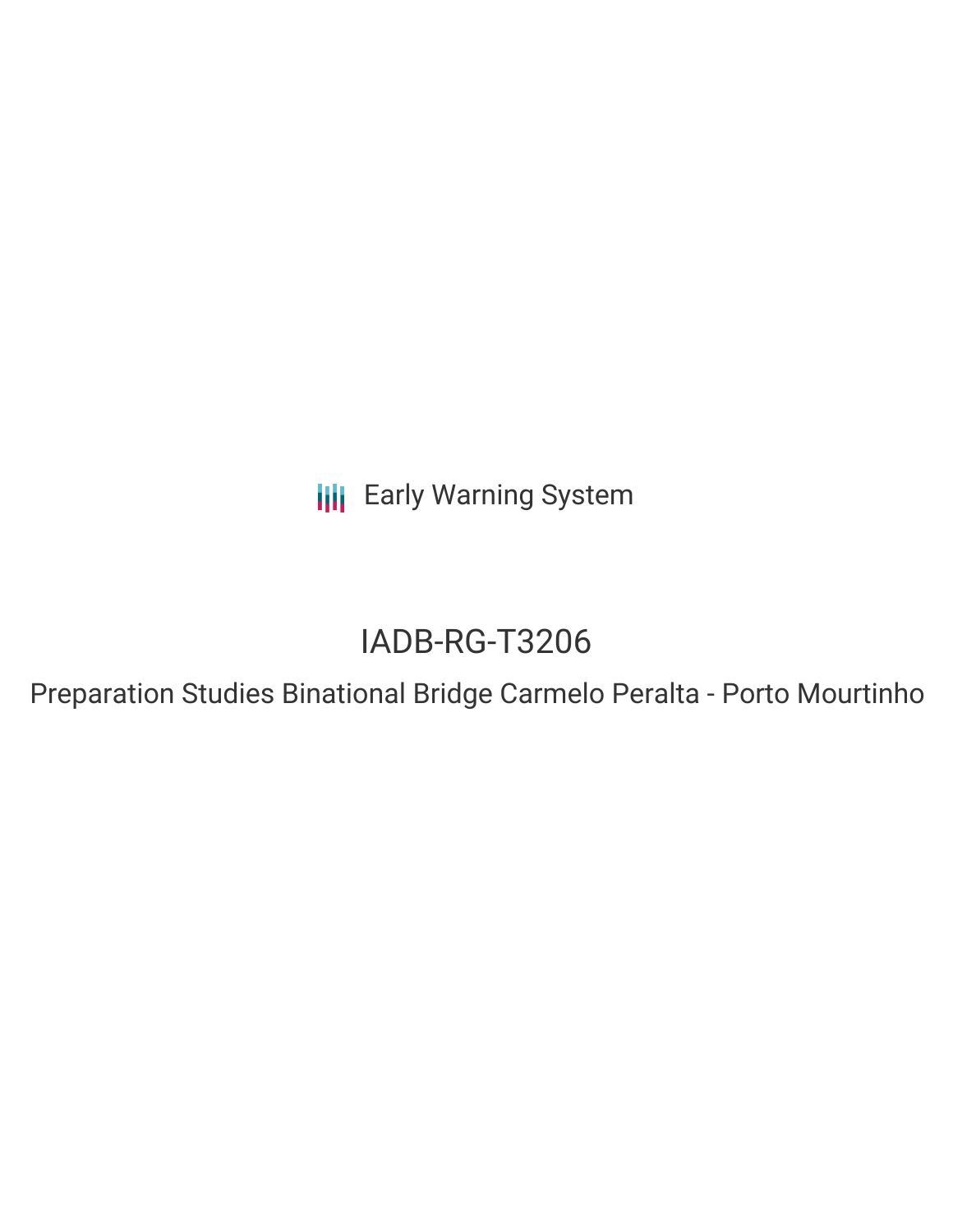

## **Quick Facts**

| <b>Countries</b>               | Brazil, Paraguay                                 |
|--------------------------------|--------------------------------------------------|
| <b>Financial Institutions</b>  | Inter-American Development Bank (IADB)           |
| <b>Status</b>                  | Active                                           |
| <b>Bank Risk Rating</b>        | С                                                |
| <b>Voting Date</b>             | 2018-10-15                                       |
| <b>Borrower</b>                | Regional                                         |
| <b>Sectors</b>                 | Infrastructure, Technical Cooperation, Transport |
| <b>Investment Type(s)</b>      | Grant                                            |
| <b>Investment Amount (USD)</b> | $$0.53$ million                                  |
| <b>Project Cost (USD)</b>      | $$0.53$ million                                  |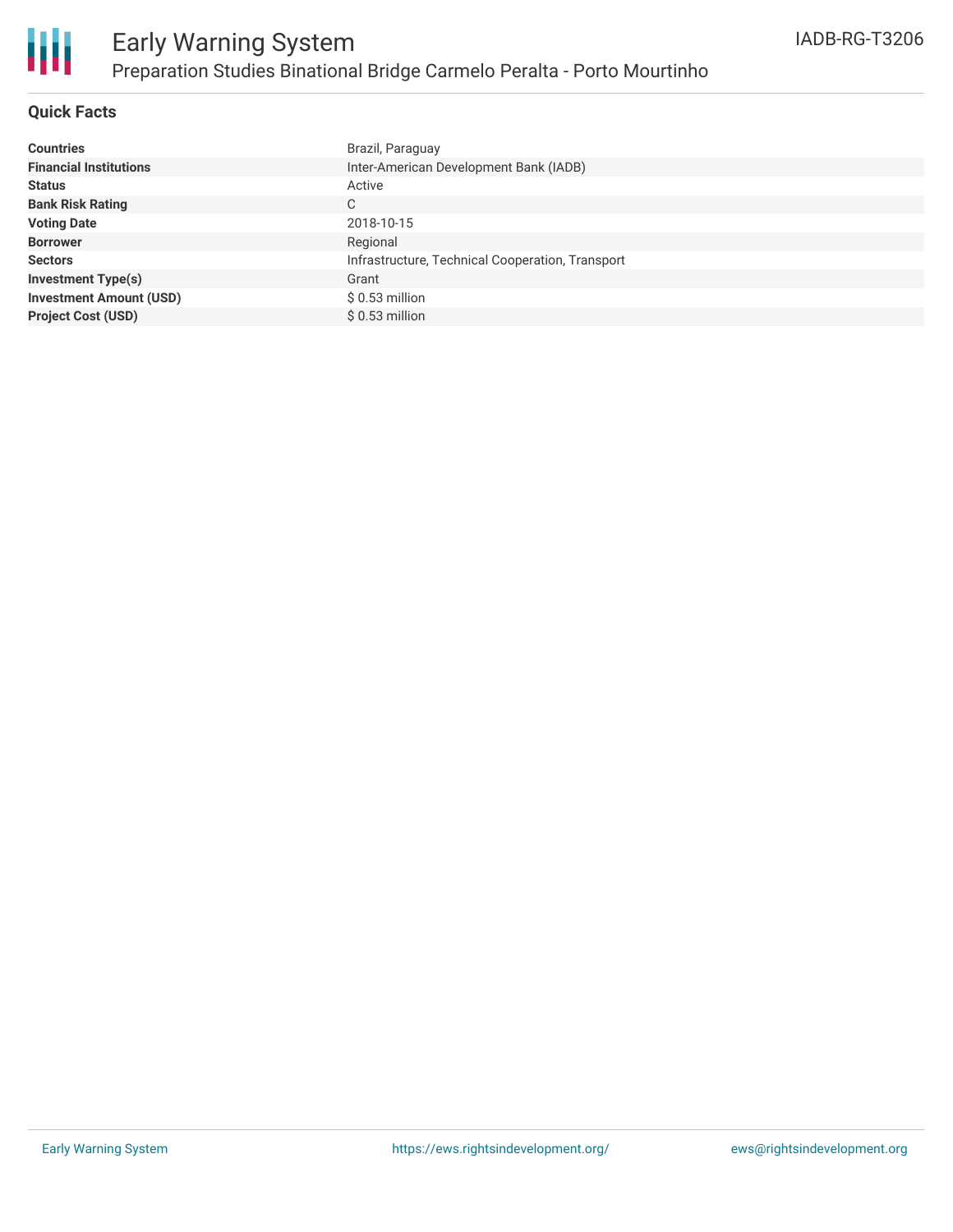

## **Project Description**

According to the bank, the general objective of this Regional Technical Cooperation (TC) is to support the realization of the necessary investments to improve road connectivity between Brazil and Paraguay, through the elaboration of the studies that are necessary for the preparation, structuring and implementation of the "International Bridge over the Paraguay River". This project will be located between the towns of Carmelo Peralta (PR) and Puerto Murtinho (BR), and the new bridge over the Parana. These will include the construction of a border bridge, the expansion or adaptation of the infrastructure that could be complementary to them (ports, border center and road paving), which also provide connectivity alternatives, as well as the elaboration of improvement projects for operational and institutional character. The specific objectives are: (i) to evaluate the viability of the construction of the bridges and their complementary works between Carmelo Peralta and Puerto Murtinho, and the new bridge over the Paraná, between the towns of Ciudad del Este and Foz de Iguazú; (ii) propose operational and / or institutional improvements that allow efficient social and commercial exchanges between both cities; and (iii) identify and evaluate the interrelationships between the different mains of transport, as well as the need for investments to facilitate intermodal transfers and regional insertion and complementarity.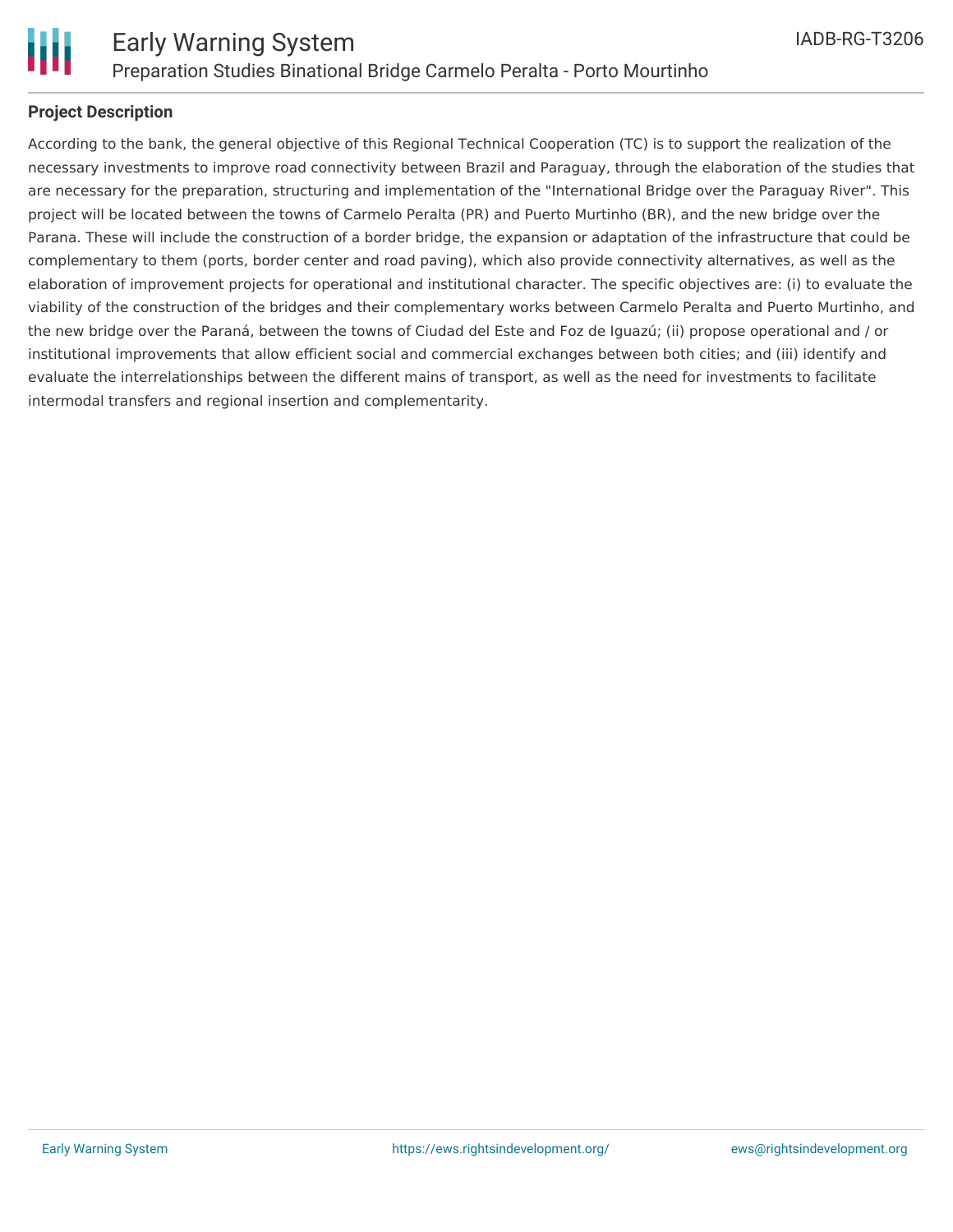

## Early Warning System Preparation Studies Binational Bridge Carmelo Peralta - Porto Mourtinho

#### **Investment Description**

• Inter-American Development Bank (IADB)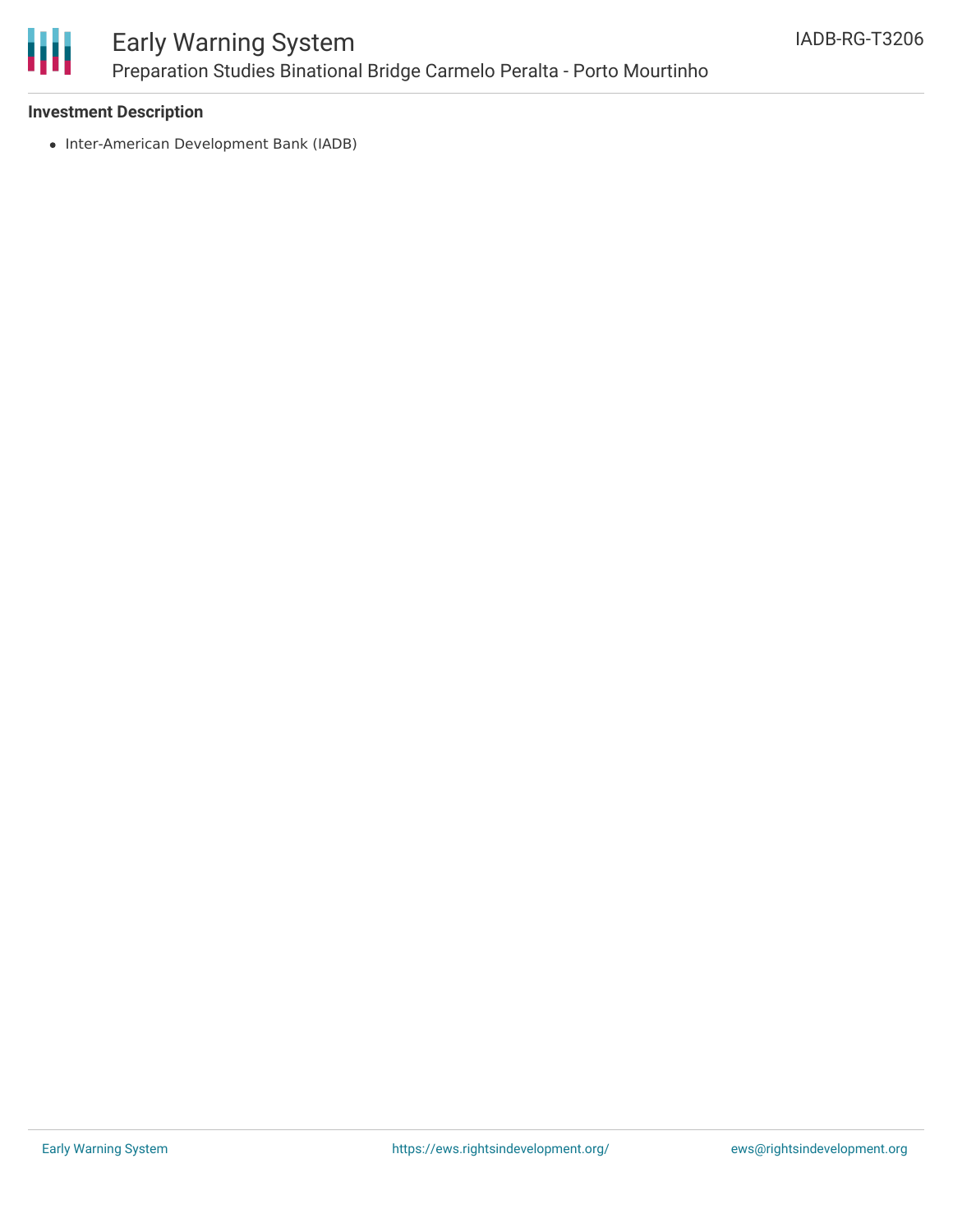

#### **Contact Information**

#### ACCOUNTABILITY MECHANISM OF IADB

The Independent Consultation and Investigation Mechanism (MICI) is the independent complaint mechanism and fact-finding body for people who have been or are likely to be adversely affected by an Inter-American Development Bank (IDB) or Inter-American Investment Corporation (IIC)-funded project. If you submit a complaint to MICI, they may assist you in addressing the problems you raised through a dispute-resolution process with those implementing the project and/or through an investigation to assess whether the IDB or IIC is following its own policies for preventing or mitigating harm to people or the environment. You can submit a complaint by sending an email to MICI@iadb.org. You can learn more about the MICI and how to file a complaint at http://www.iadb.org/en/mici/mici,1752.html (in English) or http://www.iadb.org/es/mici/mici,1752.html (Spanish).